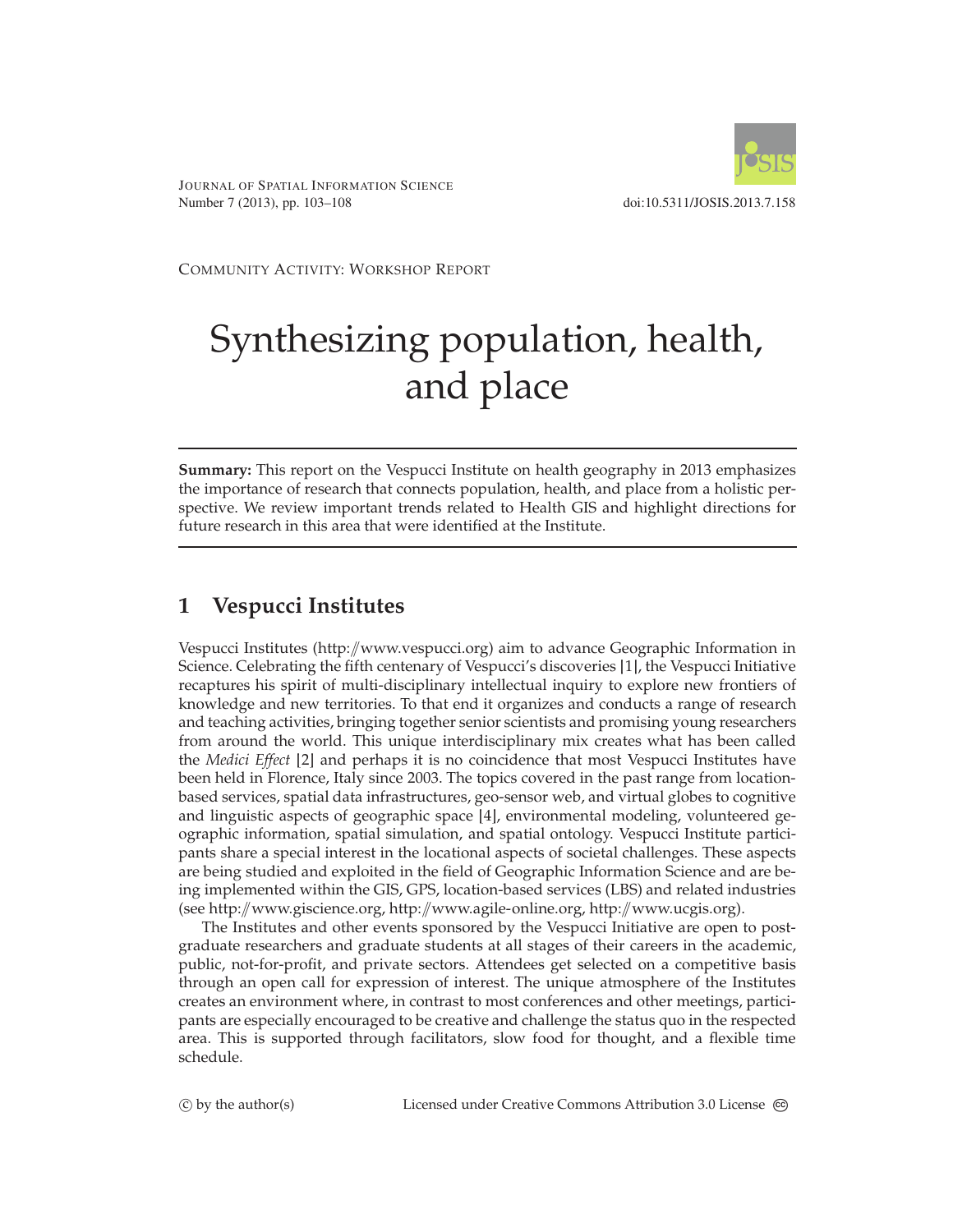After ten successful years of Vespucci Institutes in Florence, Italy<sup>1</sup>, the Eleventh Institute in 2013 involved a week on Population, Health, and Place that was held on Catalina Island, located 20 miles off the coast of Southern California. The week consisted of keynote addresses by invited speakers from academia, science organizations, and the private sector, short presentations from participants, and ample discussion time in a stimulating environment.

## **2 Trends in Health GIS**

Health research has taken a major spatial turn lately [\[5\]](#page-5-1). Progress in the areas of GIScience, spatial analysis, and geospatial technologies has led to increased intelligence in investigating the outbreak, transmission, and treatment of diseases on both local and global scales. Furthermore, technologies such as geospatial services and sensor apps provide people with the opportunity to monitor and influence their daily behavior with the goal of promoting a healthy lifestyle.

During preparation for the Institute it was observed that traditional notions of space and place offer only a limited view of what is needed in practice and do not prepare people for applications in the real world. To fill this gap, the Institute set out with the goal to draw on real-life experiences in a global setting, contrasting the approaches used by demographers, health, and spatial scientists.

Several important trends related to Health GIS can be identified:

- 1. the transformation of health data and its availability through new government initiatives (such as those at the U.S. Department of Health and Human Services) that seek to make data widely available and to encourage innovative use of the data this, of course goes hand in hand with privacy concerns, for which solutions need to be found;
- 2. the development of new technologies for sensing of the environment related directly to health exposures such as miniaturized, wearable sensors;
- 3. new initiatives fostering development of cutting edge technologies for exploiting new data sources and analytical approaches for improving human health;
- 4. the emergence of games for health, that seek to encourage salubrious health behaviors through gaming, social networks, and goal-orientation; and
- 5. rapid advances in place-based "omics," that are providing geographically-referenced data on the genetic and biological determinants of human disease.

The convergence of these trends may be viewed through the lens of "genetic GIS," which seeks to increase our understanding of human health as the interactions between genetics "omics" writ large); behavior (the mediator of disease-related exposures through the major exposure routes, eating, drinking, breathing, and dermal); and the environments through which individuals pass over their life course (e.g., Schaerstrom's pathogenic paths [\[6\]](#page-5-2); daily, weekly, and life-long activity spaces).

The keynote addresses at the Institute reflected these trends in health geography. Geoffrey Jacquez presented a GIScience research agenda for Genetic GIS, centered on topics

<span id="page-1-0"></span><sup>&</sup>lt;sup>1</sup>The Vespucci Initiative on Cognitive and Linguistic Aspects of Geographic Space held in Las Navas del Marques in 2010 was the only exception to the rule.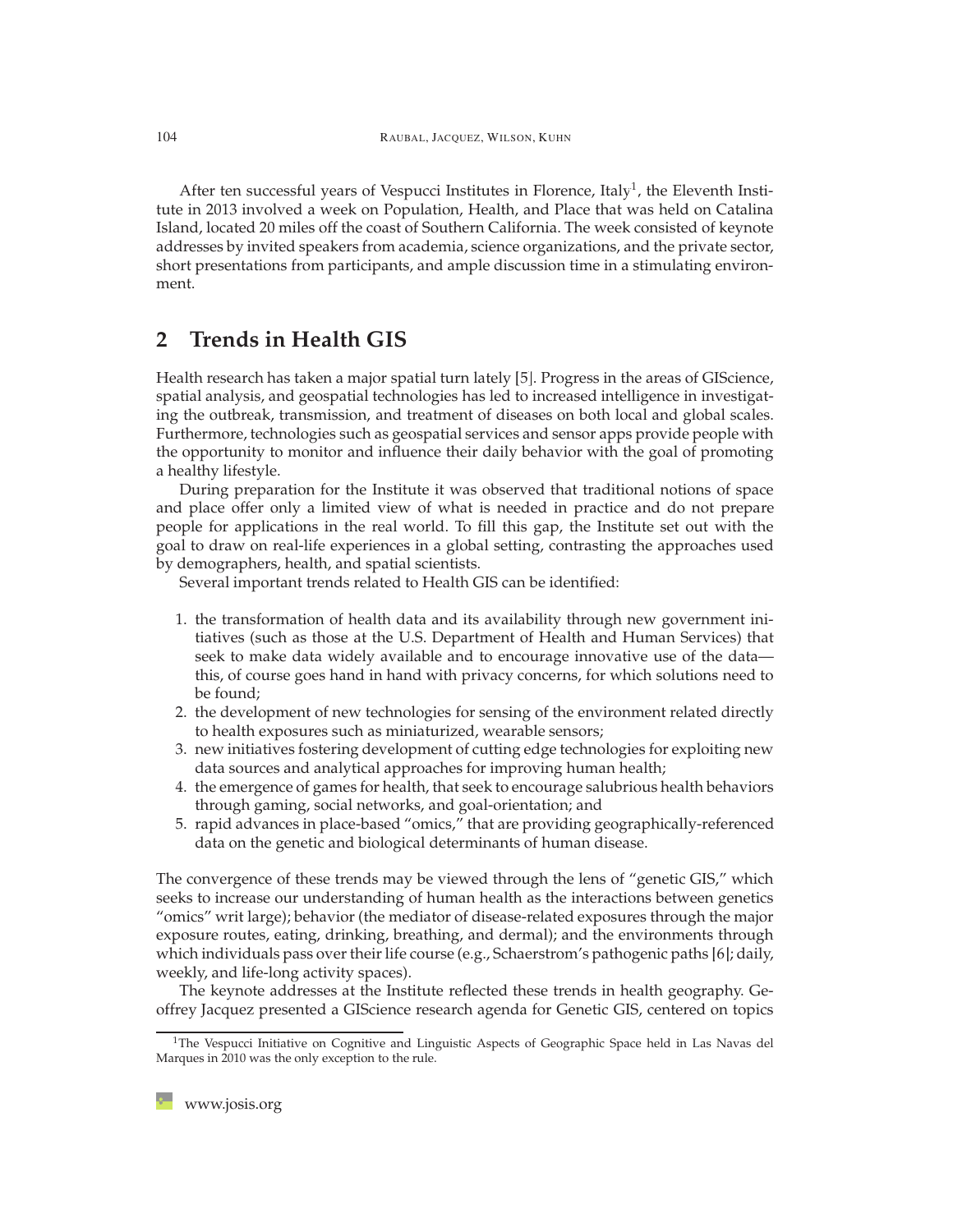such as case control, biomarkers, and personal energy budgets. Progress in this area will depend on how citizen science can be enabled by the various available sensors. Daniel Janies introduced the Supra Map Project (http://[www.supramap.org\)](http://www.supramap.org/). The goal of this project is to develop the means to analyze and share diverse types of data (e.g., genomic, evolutionary, geographic) on organisms. Such a platform can, for example, help us to understand outbreaks and spreads of illnesses through sequencing the genomes of the pathogens. New technologies for sensing the environment and health exposures were documented by David Balshaw, Program Director at the National Institute of Environmental Health Sciences. They are most relevant in the context of exposure, a multi-scale problem targeting the analysis of the exposome, the "environmental" correlate to the genome. The vision here is to integrate both exposure biology (through the development of technology and biomarkers) and genetics (by identifying genetic variants) in order to provide deeper knowledge on the relation between genes, environment, and health. It was impressive to see the diversity and power of newly developed devices and sensors that utilize location for temporal exposure data, ranging from personal aerosol sensors for children's asthma to wearable sensors for pesticide exposures. Chantel Sloan demonstrated how geography can be used as a tool for transdisciplinary research to advance our understanding of infectious disease such as human respiratory syncytial virus. A thorough overview of the wide variety of health games on the market was given by Ben Sawyer. Many of these games are based on their own geography and supported by maps, suggesting that players appreciate geographic visualization. So far location, sensors, and data are emergent concepts, but not prevalent, and some games seek to motivate their players to engage in healthy lifestyles. A long-term vision of the role of games in health exploits their utility in promoting durable, salubrious health behaviors in appropriate places and settings. The final keynote address by Myles Cockburn demonstrated how spatial science can support personalized (preventive) medicine and help in identifying at-risk populations using examples from cancer epidemiology and drawing on both the physical environmental and human behavioral perspectives.

### **3 Directions for future research**

During group work and also fueled by ideas from several lightning talks, Vespucci participants explored various new ideas and approaches for understanding human health and disease. This resulted in four strands of potential future research directions.

#### **3.1 Health behavior and landscape**

In analyzing health behavior there is an obvious gap that needs to be filled, namely an impact analysis of environmental factors. Currently, the environment is dealt with rather poorly when studying people's health behavior and the various diseases and their causes and outbreaks. Analytical studies that compare individuals with a specific disease with individuals who do not have that disease (case-control studies) are not inherently spatial. Much richer (spatial) datasets could be utilized in the future to create so-called *health landscapes* with several *health layers* to be analyzed with the help of GIS operations and tools. This could lead to a new level of personalized health services, which monitor people's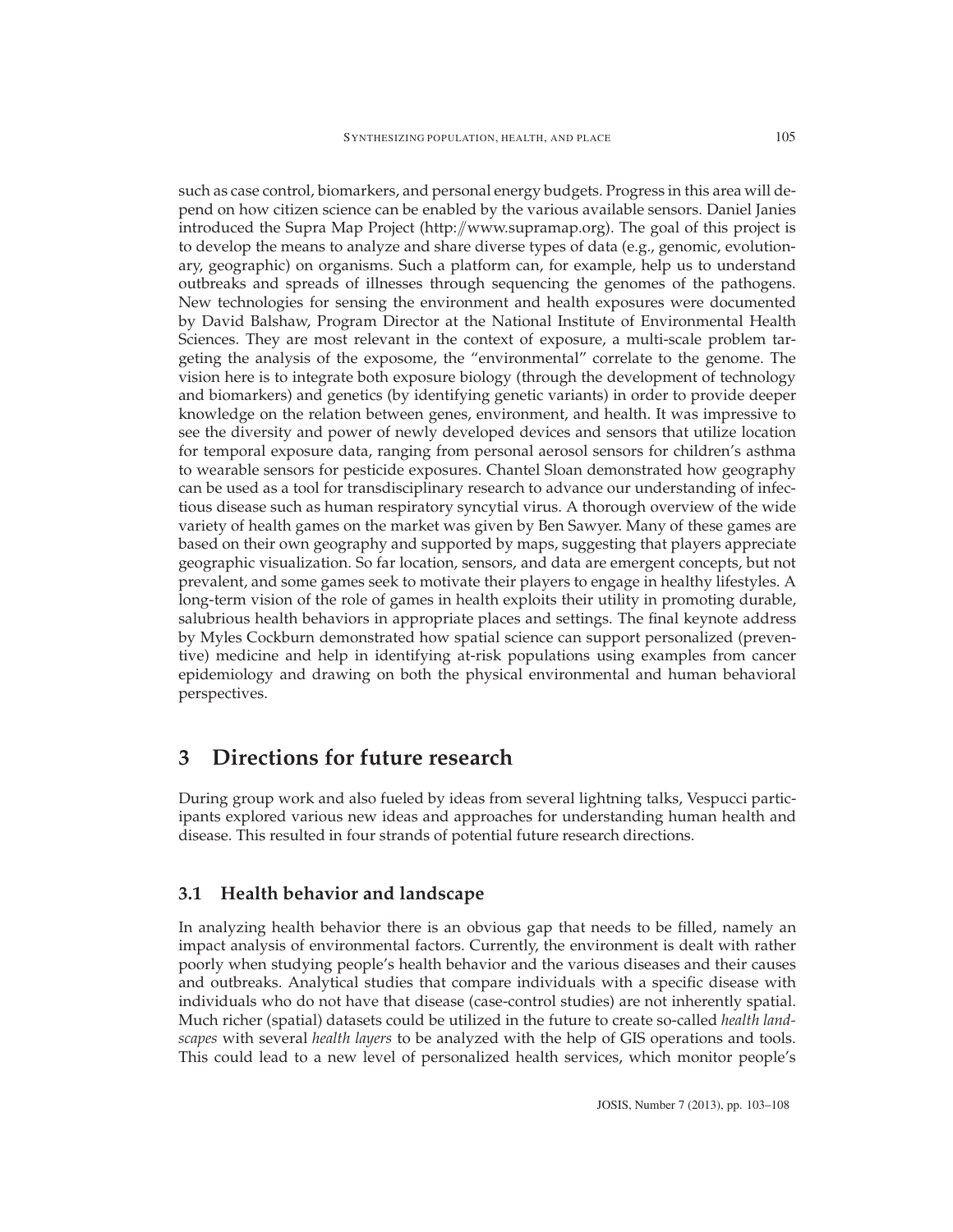behavior, perform multi-criteria analyses, and based on the results encourage their users to live healthier lives by suggesting concrete actions and/or options.

#### **3.2 Spatial health marketplace**

The future is expected to bring us an unprecedented avalanche of data and services. Most of these data will be gathered and communicated by mobile sensors and platforms, paving the way to personalized health information. How can we make sense of this data cloud? How can we best make use of the data? Which technologies will be needed? These questions must be answered in the context of a *spatial health marketplace*, driven by health informatics among other fields. The creation of such a marketplace brings with it obvious challenges, such as standards for data records, semantic interoperability, and importantly policies and protocols for dealing with data privacy. It is seen as a great opportunity to bring together health people as the domain experts and other groups such as spatial researchers, computer, social, and cognitive scientists. Spatial expertise is urgently needed in this process because everything is fundamentally spatial, and spatiotemporal analysis is different and likely to provide important new insights and discoveries for the health domain.

#### **3.3 Latency and lag estimation**

Disease latency estimation has been identified as one of the key problems underpinning space-time modeling in health geography. What is the relationship between space (e.g., locations of causative exposures and health events) and the biological and physical processes that mediate disease latency? How can we quantify space-time patterns without a fundamental understanding of disease latency? Such an understanding is required for us to have some idea of not only *where* to look but *when* to look. Several approaches are possible ranging from data-driven statistical methodologies such as Bayesian modeling to process-based approaches that seek to incorporate mechanics of the underlying processes into the model itself (e.g., compartmental analysis). Challenges include bridging the scales of temporal lags, from genomic, to cellular, to individual, to population; incorporation of genomic and exposure information into the disease latency model; and the derivation of appropriate modeling frameworks for capturing these diverse aspects. Domain expertise is required on the genetic and biological bases of health and disease, causative exposures, and the geographic expression of disease processes at the population level. With processbased latency models in hand, we expect quantitative geographers will be able to construct powerful models for predicting and mapping future population health outcomes, as well as diagnostic tools for identifying the location and timing of exposure events.

#### **3.4 Exposure**

Exposure studies provide important insights into how and why people present certain diseases. Of particular relevance is the notion of the "exposome," defined as the totality of an individual's exposure over the life course [\[3,](#page-4-2) [7\]](#page-5-3). Different exposures are of relevance to different health outcomes, and studies in life course epidemiology will provide fertile ground for advancing our understanding of exposure geography. Further work to document spatiotemporal footprints of people with regard to both activities and environments is needed so we can free ourselves from excessive reliance on place of residence (as a proxy

**[www.josis.org](http://www.josis.org)**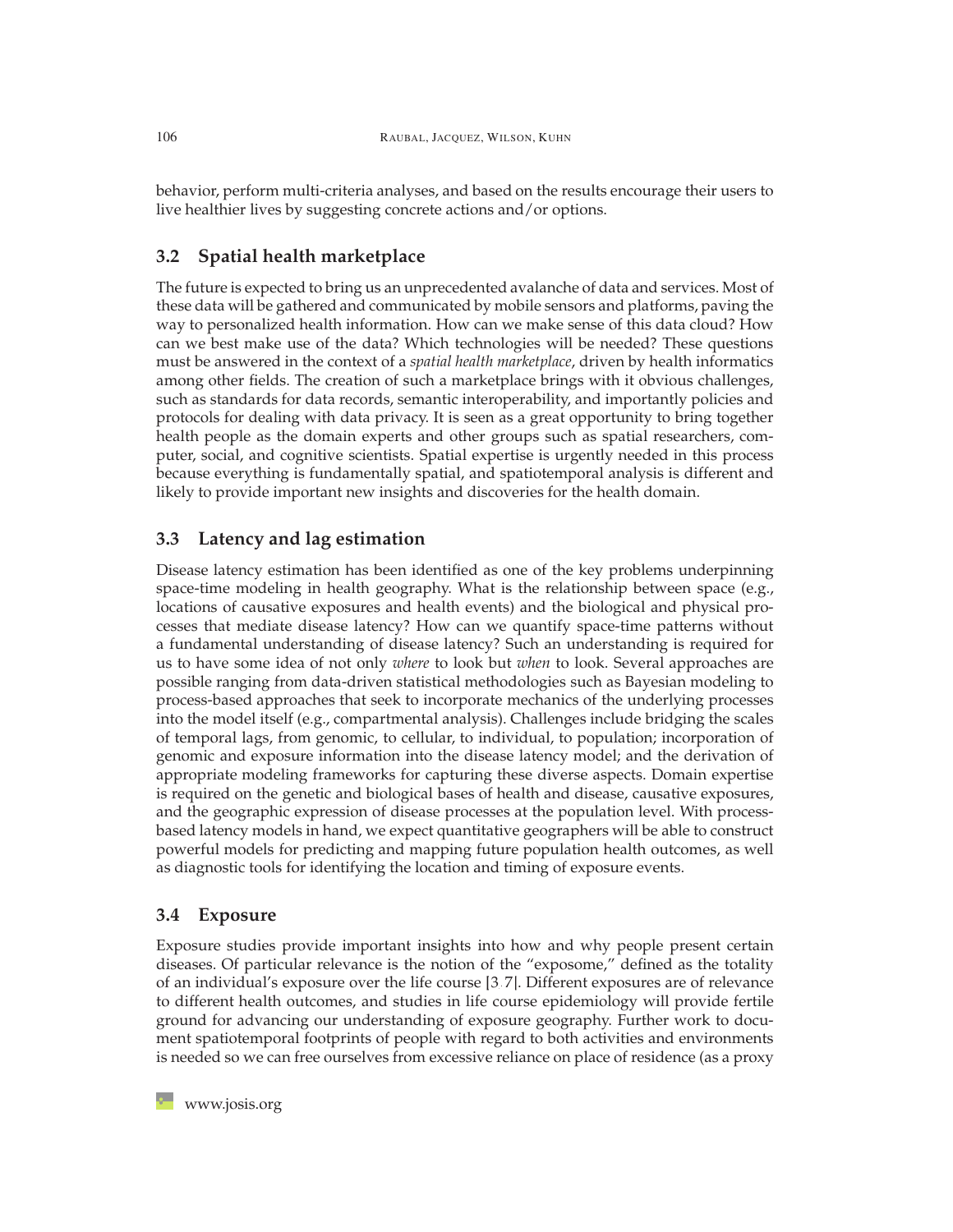for exposure) and build personal maps of exposure over varying time scales. Biological markers of exposure can thereby help to validate human exposure to a hazardous substance. The resulting lifelines and spatiotemporal patterns of people will serve as a basis for investigating various factors responsible for diseases. Challenges for such analyses include data integration from a semantic and statistical point-of-view and dealing with data inaccuracies and uncertainty. To tackle the semantic issues, a group of participants started planning for a community effort to generate shared vocabularies for annotating and discovering exposure data.

## **Acknowledgments**

The authors are grateful to all other participants (Benjamin Adams, Ben Sawyer, Cecilia Xia, Chantel Sloan, Craig Knoblock, Daniel Ervin, Daniel Goldberg, Daniel Janies, David Balshaw, David Lopez-Carr, Edward Pultar, Genevieve Dunton, Marta Jankowska, Michael Gould, Michael Hagenlocher, Myles Cockburn, Peter Kedron, Phaedon Kyriakidis, Sheila Tripathy, Stephen McElroy) and the local organizers (especially Melissa Salido) for turning this Vespucci Initiative into a success. The Vespucci Initiative was sponsored by the Joint Research Center (JRC) of the European Commission, the University of Southern California's Dana and David Dornsife College of Letters, Arts and Sciences, Esri, the Association of Geographic Information Laboratories in Europe (AGILE), and the Association of American Geographers (AAG).

> Martin Raubal *ETH Z ¨urich, Switzerland*

Geoffrey Jacquez *University at Buffalo, USA*

John Wilson *University of Southern California, Los Angeles, USA*

> Werner Kuhn *University of Münster, Germany*

## <span id="page-4-0"></span>**References**

- [1] FERNANDEZ ´ -ARMESTO, F. *Amerigo: The Man Who Gave His Name to America*. Random House, New York, NY, 2007.
- <span id="page-4-2"></span><span id="page-4-1"></span>[2] JOHANSSON, F. *The Medici Effect*. Harvard Business School Press, Boston, MA, 2006.
- [3] NATIONAL RESEARCH COUNCIL. *Exposure Science in the 21st Century: A Vision and a Strategy*. National Academies Press, Washington, D.C., 2012.